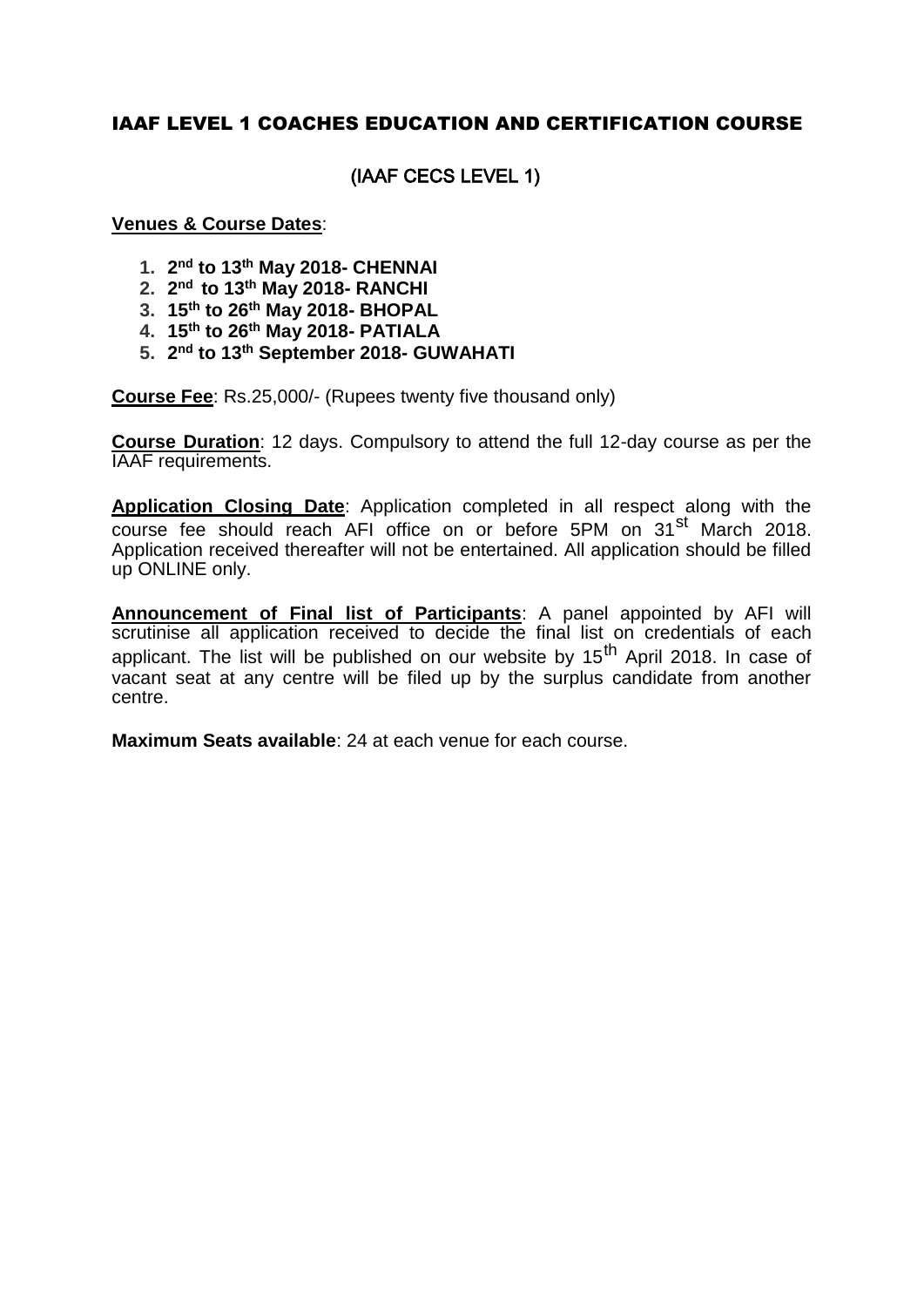# **Objectives of CECS Level 1 Course:**

To develop the skills to organize Kids Athletics: Preparation and Competition; orientation to athletics for 13-15 year-olds.

## **Selection Guidelines**

All applicants must meet the basic entry requirements to be considered for the course. If you do not meet the basic entry requirements, you may not be shortlisted for the course.

#### **Basic Entry Requirements**:

- Be a minimum of 22 years of age and maximum of 50 Years of age.
- Have a passed Class XII or equivalent.
- Have an interest in athletics.
- Must be physically fit and able to learn to demonstrate all athletic events.
- Must be willing to actively involve himself or herself to assist the AFI/ Member Units.
- Be able to speak and read the course language (English) sufficiently well to sit a written and practical examination.
- Compulsory to attend the full 12-day course as per the IAAF requirements as the
- Must have represented State /University/School Games at National Championships or as qualified Physical Education Teacher at any school.

Where there are more than 24 applicants who meet the above basic entry requirements, the selection panels will shortlist applicants based on the credentials of the applicantto shortlist the candidate.

#### **Payment Information**

Only Online payment mode is valid for applying for the course. After filling up the online application form, you will be automatically directed to the online payment gateway on AFI website. The course fee is Rs.25,000/-ONLY, however, transaction charges applicable as per Govt./Bank policies will have to be borne by the candidate.

### **Refund Policy:**

The course fee of candidates not selected for the course shall be refunded to their respective Bank account within 30 Days of finalisation of the list.

#### **All the interested Units affiliated to AFI are requested to give wide pubicity about this programme amongst Schools/Colleges/Institutions/Government and non-Government institutions etc.**

**All such prospective organisers can contact AFI through State Athletics Associations of their area of operation.**